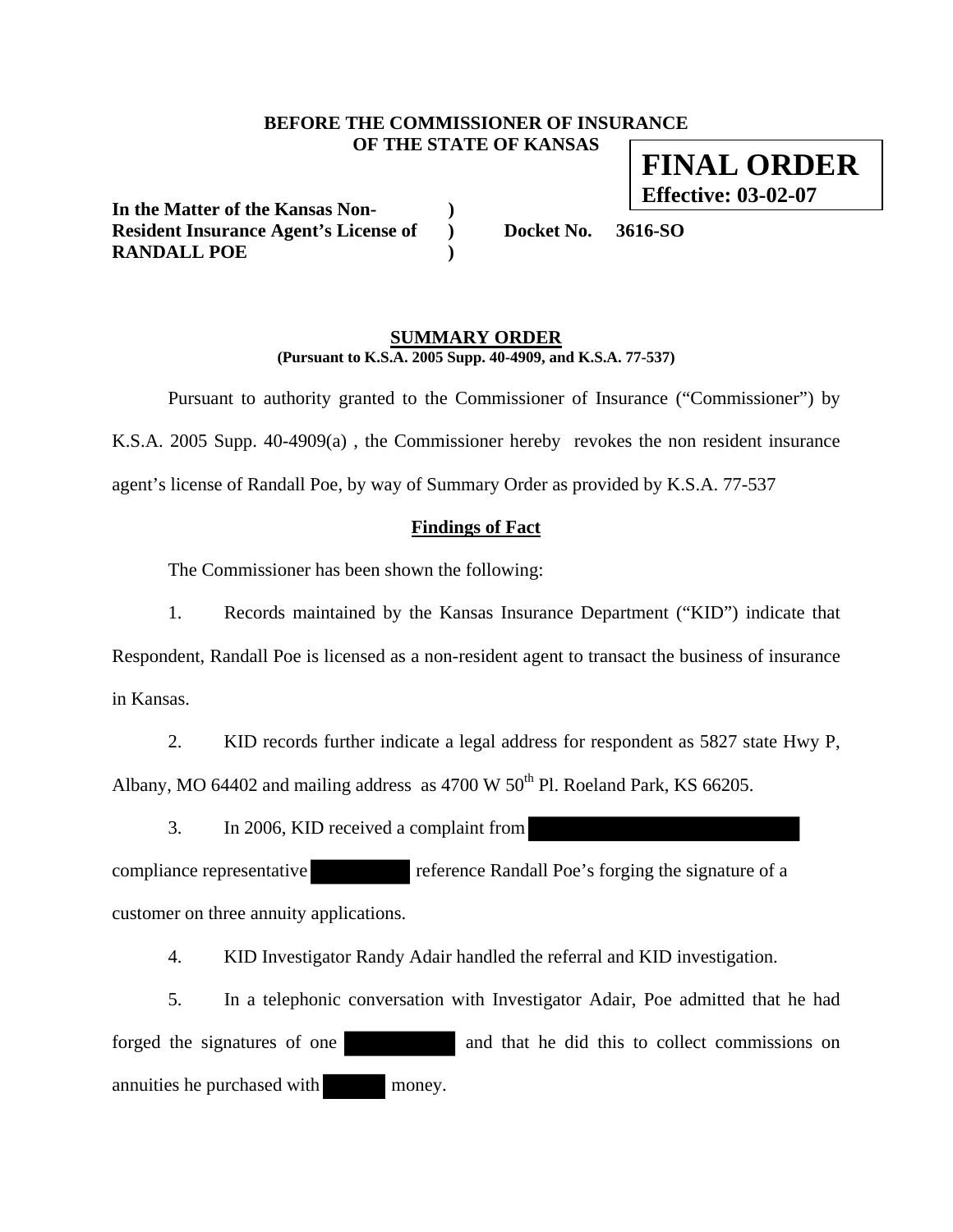6. In the course of his investigation, and as noted in his investigative report, Investigator Adair learned that had her money in CDs but Poe's forgeries were calculated to purchase annuities. The purchase of annuities was done without knowledge and resulted in her money being encumbered so that she could not withdraw funds she needed.

### **Conclusions of Law**

7. The Commissioner has jurisdiction over Respondent as well as the subject matter of this proceeding and such proceeding is held in the public interest.

8. The Commissioner finds from the foregoing findings of fact that the respondent used fraudulent, coercive or dishonest practice or demonstrated incompetence, untrustworthiness or financial irresponsibility in the conduct of business in this state

9. The Commissioner finds from the foregoing findings of fact that respondent Randall Poe forged another person's name to an application for insurance or to any document related to an insurance transaction. Additionally, the commissioner finds from the foregoing facts that the insurable interest of the public are not properly served under respondent's license.

#### **Applicable Law**

10. K.S.A. 2005 Supp. 40-4909a provides in relevant part: ". . . the commissioner may: . . . revoke . . any license issued under this act if the commissioner finds that the . . license holder has: (8). Used any fraudulent, coercive or dishonest practice . . . or demonstrated untrustworthiness in the conduct of business in this state.; (10) Forged another person's name to an application for insurance or to any document related to an insurance transaction."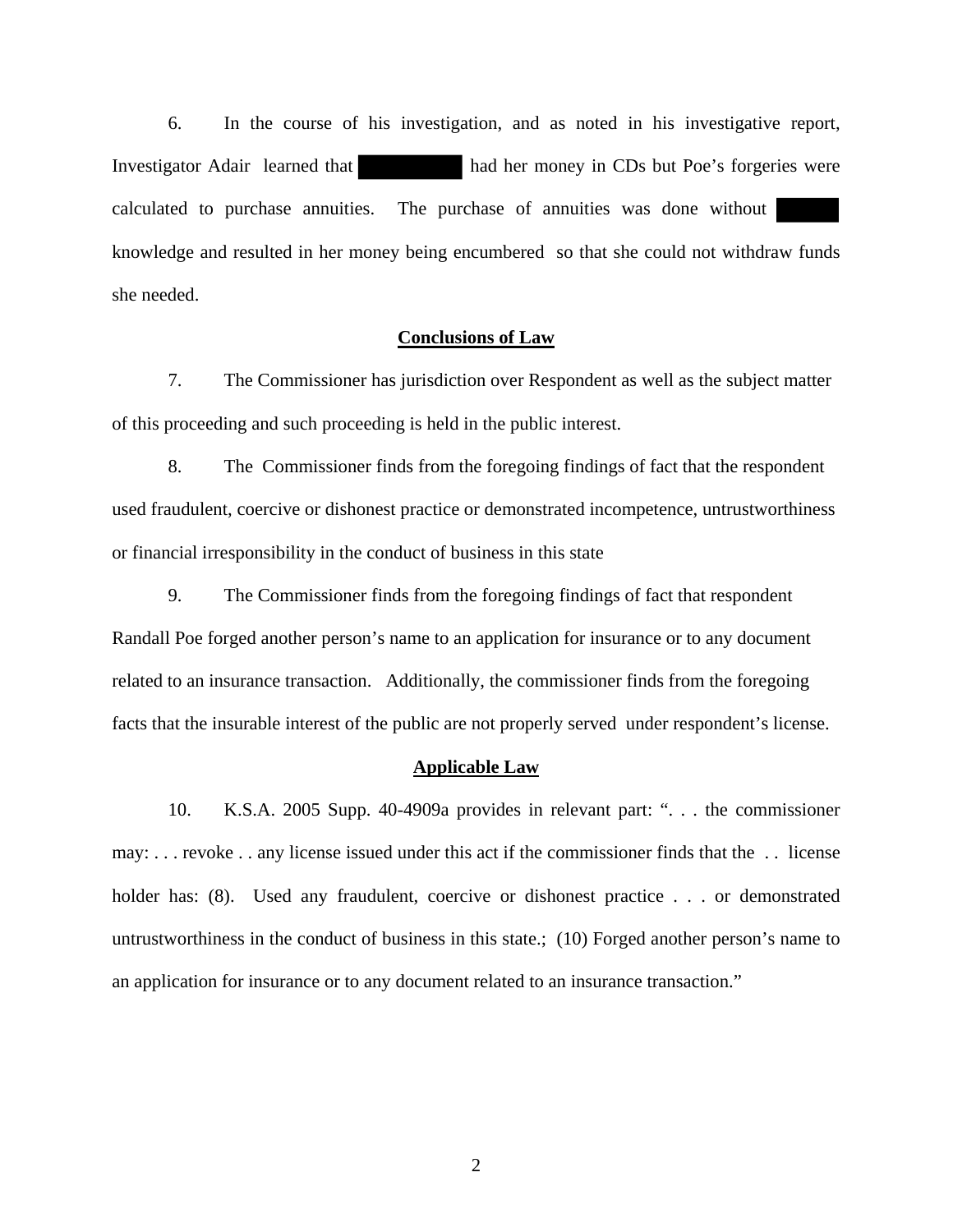11. K.S.A. 2005 Supp. 40-4909(b) permits the revocation of any license issued under this act if the commissioner finds that the insurable interests of the public are not properly served under such license.

12. Based on the facts and circumstances set forth herein, it appears that the use of summary proceedings in this matter is appropriate, in accordance with the provisions set forth in K.S.A. 77-537(a), in that the use of summary proceedings does not violate any provision of law and the protection of the public interest does not require the KID to give notice and opportunity to participate to persons other than the respondent, Randall Poe.

# **IT IS THEREFORE ORDERED BY THE COMMISSIONER OF INSURANCE**

**THAT** the non-resident insurance agent's license of Randall Poe is hereby REVOKED, effective the effective date of this order.

**IT IS FURTHER ORDERED** that respondent Randall Poe shall CEASE and DESIST from the sale, solicitation or negotiation of insurance and/or receiving compensation deriving from the sale, solicitation or negotiation of insurance conducted after the effective date of this order.



 $\angle$ s/ Sandy Praeger $\angle$  Sandy Praeger Commissioner of Insurance  $\angle$ /s/ John W. Campbell $\angle$ John W. Campbell

General Counsel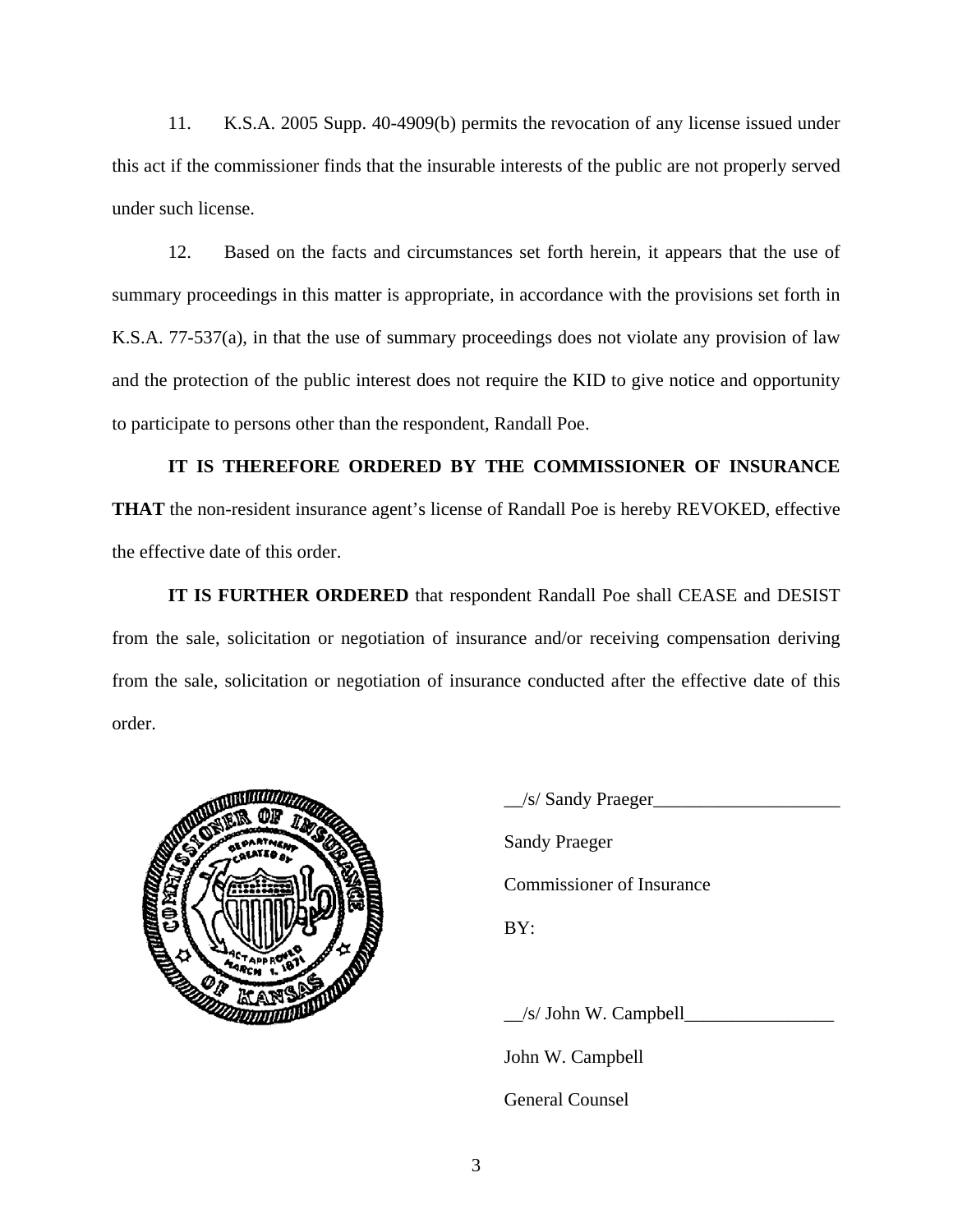## **BEFORE THE COMMISSIONER OF INSURANCE OF THE STATE OF KANSAS**

**In the Matter of the Kansas Non- ) Resident Insurance Agent's License of ) Docket No. 3616-SO RANDALL POE )** 

### **NOTICE OF SUMMARY ORDER**

Notice is hereby given that the attached Summary Order will become effective fifteen (15) days after service of this Notice unless Respondent files with the Kansas insurance Department ("KID") a written request for a hearing as provided by K.S.A. 77-542. In the event a hearing is requested, the attached Summary Order will serve to give notice of the allegations upon which KID bases its proposed action.

A request for hearing should be directed to John W. Campbell, General Counsel, Kansas Insurance Department,  $420$  S.W.  $9<sup>th</sup>$  Street, Topeka, KS 66612.

Any costs incurred as a result of conducting an administrative hearing may be assessed against an agent who is the subject of the hearing as provided by K.S.A. 40-4909(f).

If a hearing is not requested, this Summary order shall become effective as a Final Order, without further notice, upon the expiration of the fifteen-day period for requesting a hearing. The Final Order will constitute final agency action in this matter.

Dated this \_\_17th\_\_ of \_\_\_\_February\_\_\_\_\_\_\_\_\_\_\_\_\_ 2007.

\_/s/ Ralph J. DeZago\_\_\_\_\_\_\_\_\_\_\_\_\_\_\_\_\_\_ Ralph J. De Zago Staff Attorney